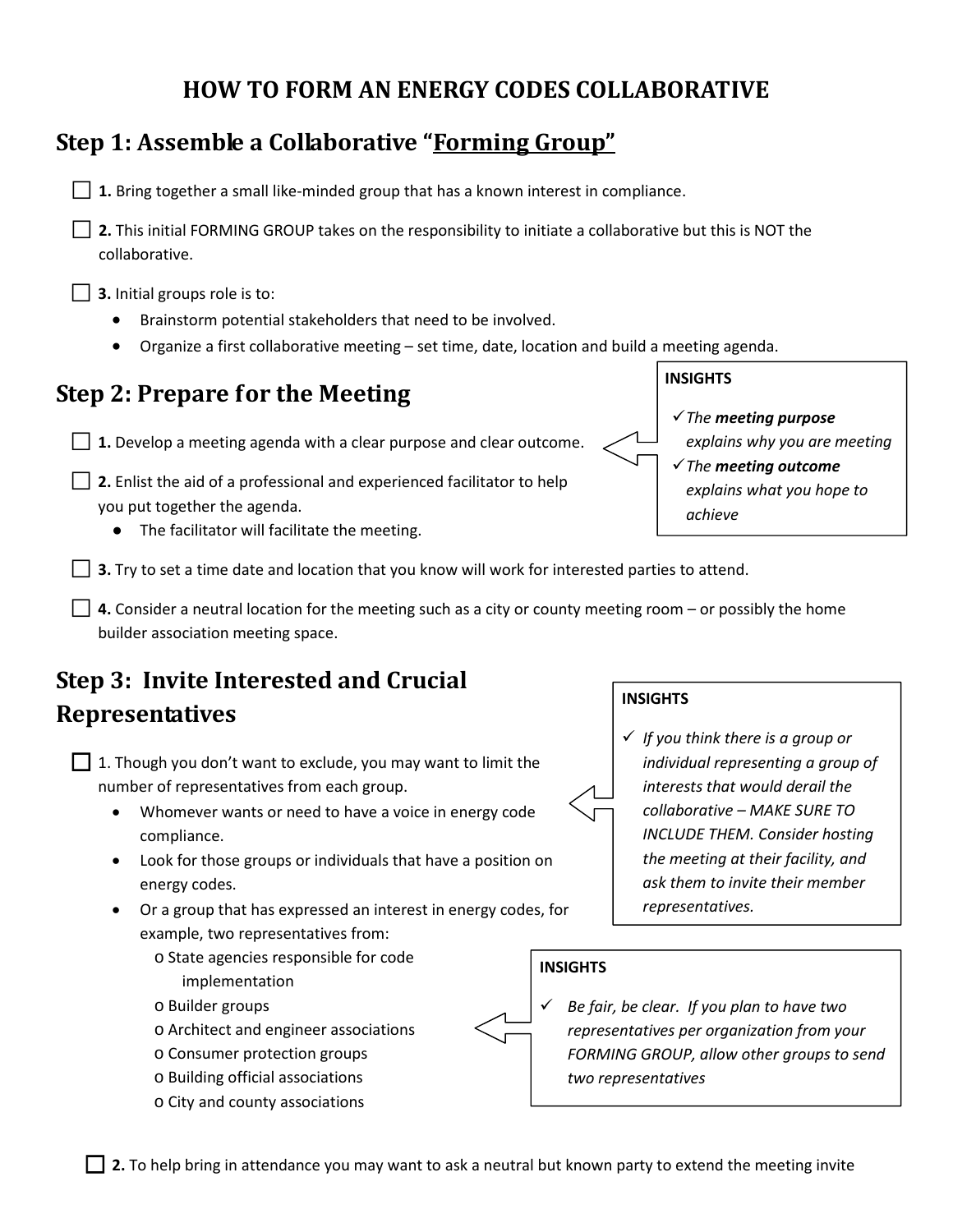## **Step 4: Prepare for the Meeting**

### **A. Understand Key Issues**

⃞ Identify the KEY ISSUES on the agenda. You should know what the FORMING GROUP Key Issues are previous to going into the meeting.

• A Key Issue may be something like: *"Knowing that code compliance is a key issue to the Department of Energy, and that our Governor has agreed to achieving 90% compliance to the 2009 IECC, what can we do as a group to assure good compliance? In what time period? And, how will we know when we get there?"*

### **Step 5: Initiate the Meeting**

 $\Box$  Initiate the meeting.

- Use a professional facilitator if possible
- This meeting is all about FORMING a collaborative
- Your meeting process needs to be followed
- Remember to be clear about purpose and outcome, e.g.: "PURPOSE: *We are here to discuss key issues to energy code compliance"; "OUTCOME: We would like to establish an on-going collaborative to discuss compliance issues".*

### **INSIGHTS**

 $\checkmark$  This may be the one and only key issue for your first meeting. Discussion on this could be your entire first agenda.

### **INSIGHTS**

- *Keep the first meeting short.*
- *You may not be a working TEAM yet but seek some level of agreement to continue working together.*
- *You do not need to call yourself a collaborative*
- *You do need to keep the first meeting positive and outcome oriented*
- *Set rules:(e.g., Listen to everyone and speak only when it's your turn)*
- *Holding the meeting over a sponsored breakfast or lunch works well*
- *You will still experience some STORMING*

#### **INSIGHTS**

- Seek separation of POSITIONS from INTERESTS
- *A "POSITION" is "the energy code is out-pricing buyers from the market"*  $\alpha$  AN "INTEREST" is "we want to make sure that the energy code doesn't make homes so expensive that people can't afford to buy new homes."

### **Step 6: Formalize the Collaborative**

□ Following the first Collaborative meeting, confirm the establishment of the Collaborative; thank members for their contribution to the state.

⃞ Identify who will lead the Collaborative going forward, or at least set upcoming meeting dates.